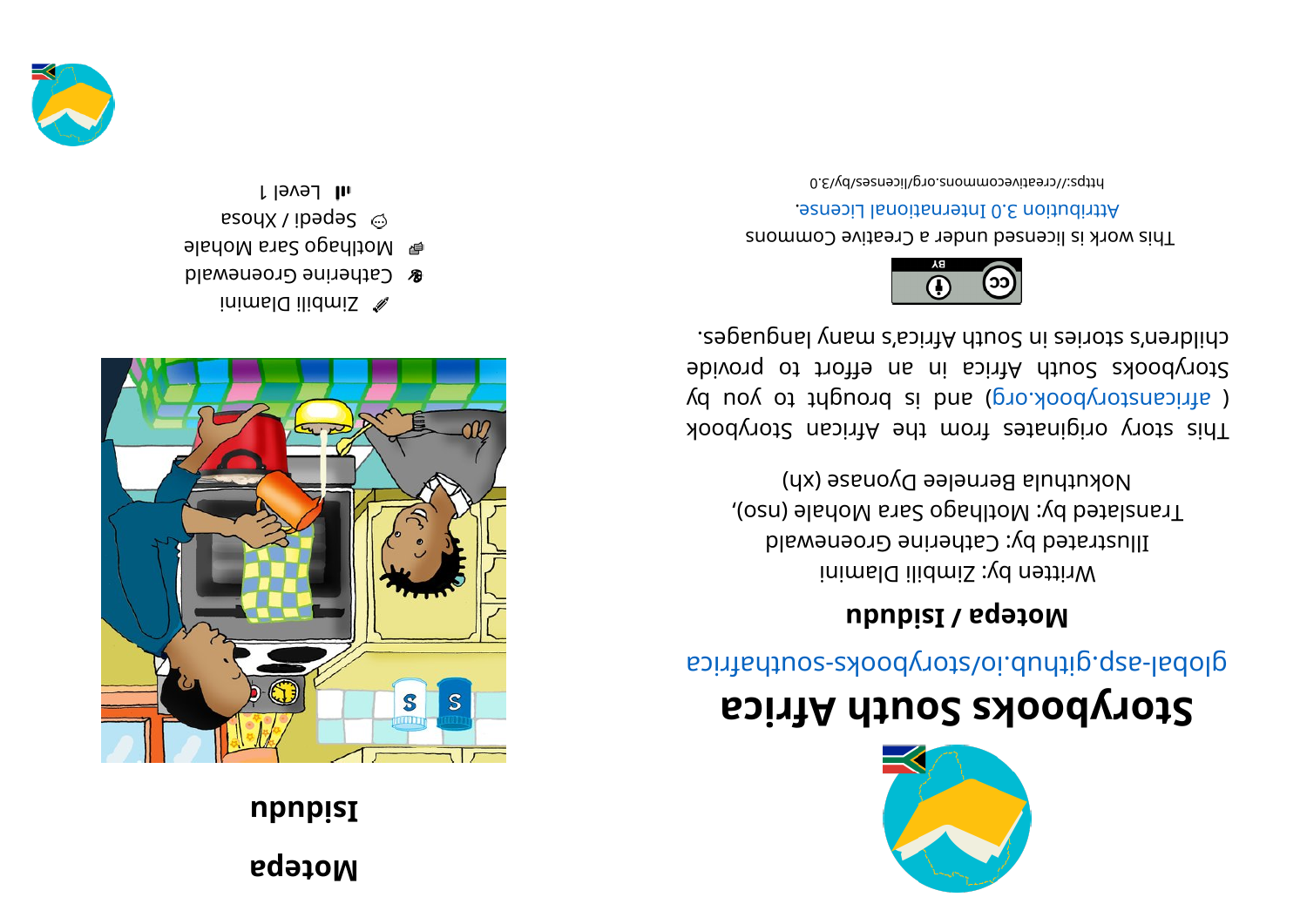

Zama o itokišetša go ya sekolong.

UZama ulungiselela ukuya esikolweni.

• • •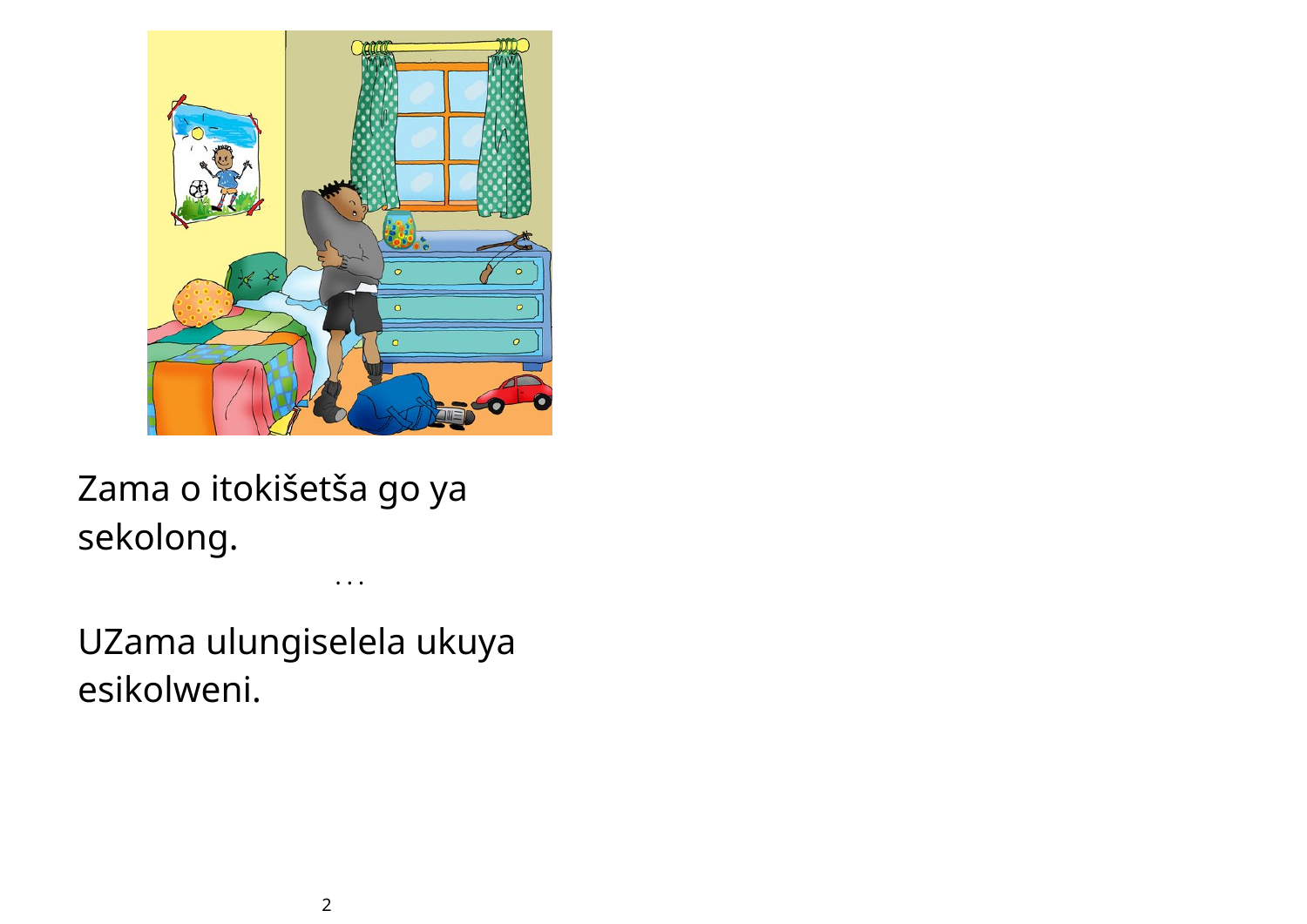

.olilniì sw sqetom seqs o etsT

 $\bullet$   $\bullet$   $\bullet$ 

sakusasa. Utata upheka isiduda sesidlo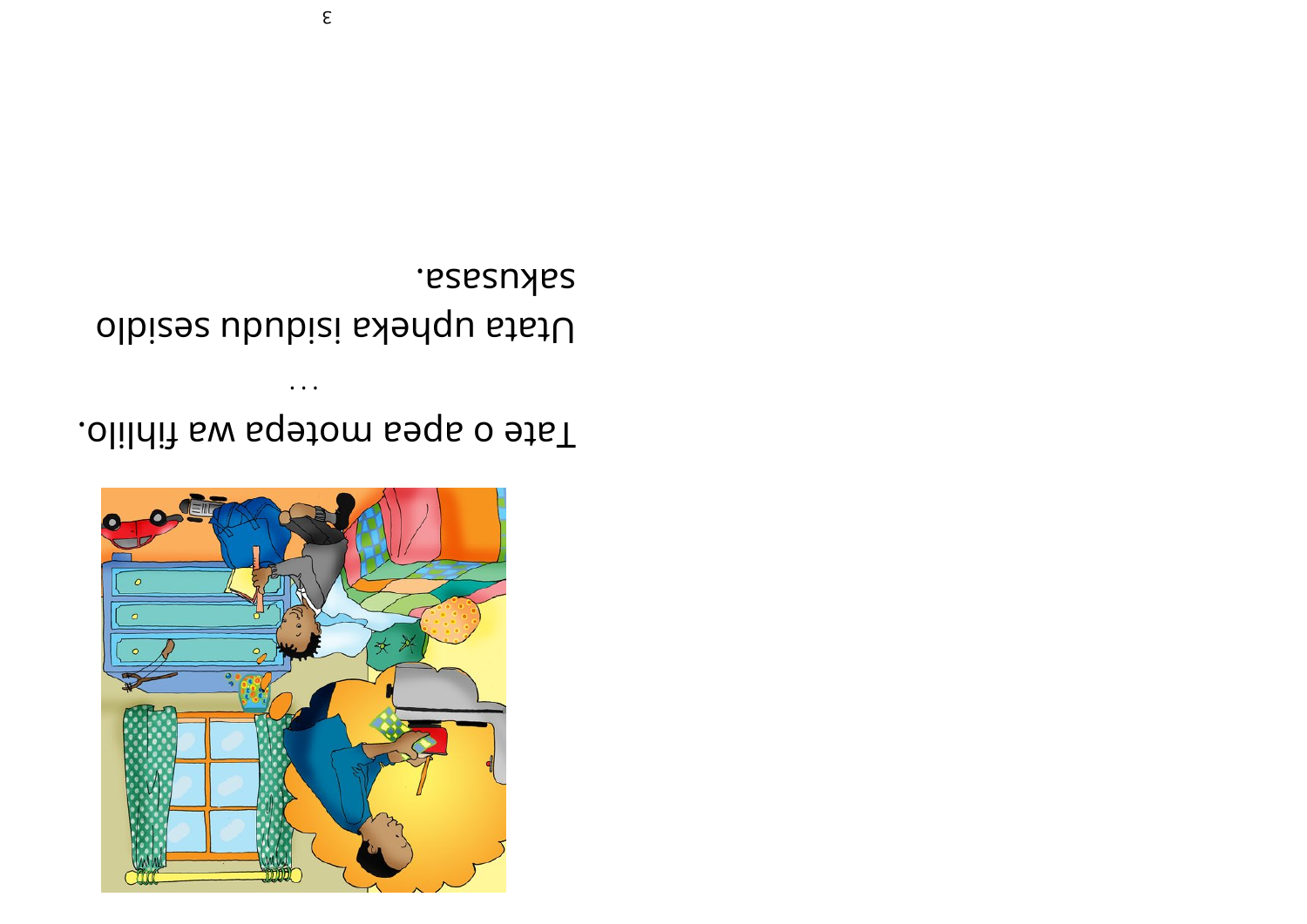

"Motepa wa mma ke wo mobose kudu!" gwa bolela Zama.

• • •

"Umama wenza isidudu esiluncuthu!" utsho uZama.



"Tate, na mma o tla boa neng gae?" gwa botšiša Zama.

• • •

"Tata, uzobuya nini umama?" uyabuza uZama.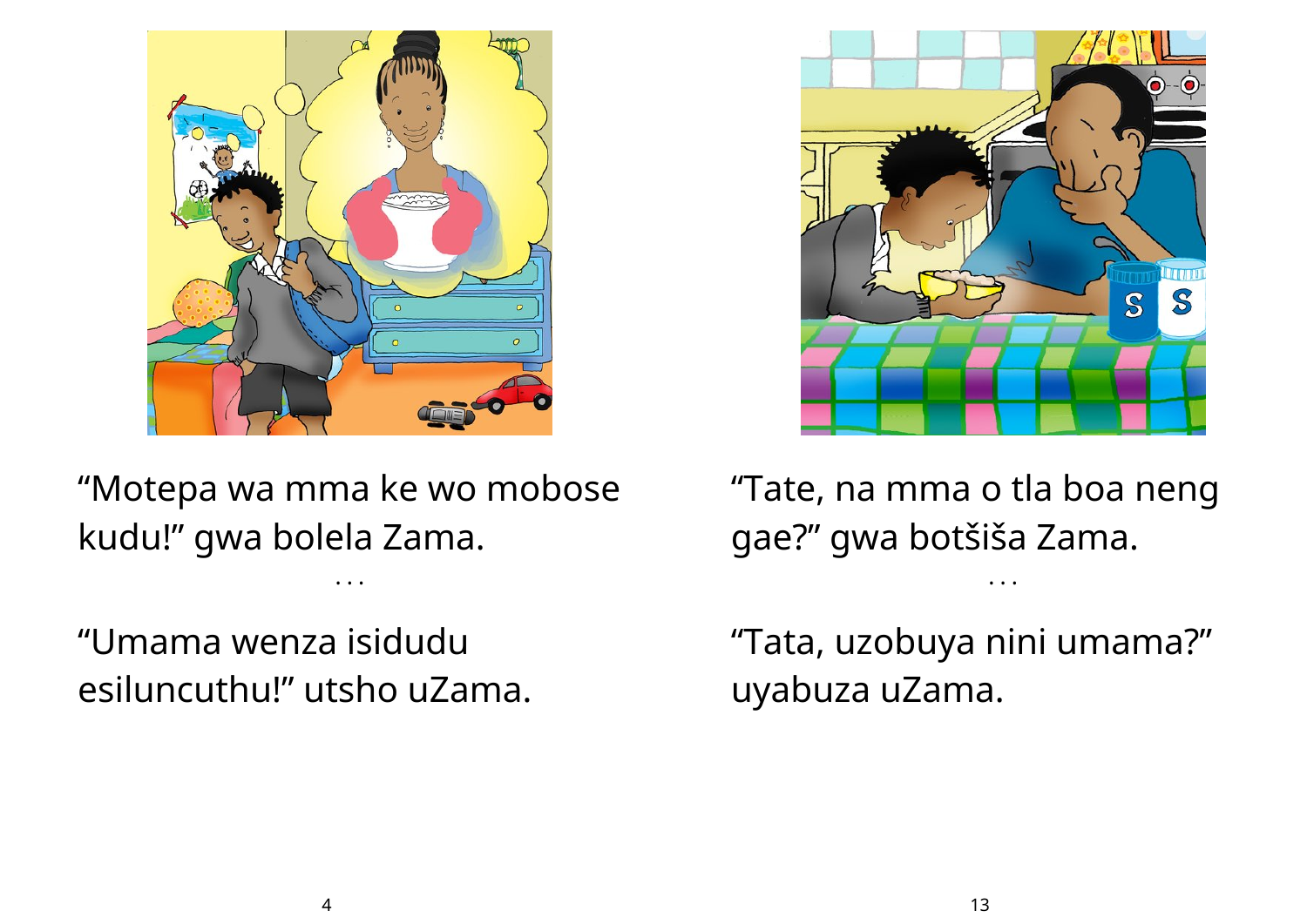

sekolong. Notepa o fa Zama maatla a kua

okuya ezikolweni. sibnems small skinis ububisI



motepeng wa ka!" "Iyo! Tate! Le tšhetše letswai ka

 $\ddot{\phantom{a}}$ 

"!mss iniwbubize uwut Tata! Ugalele ityuwa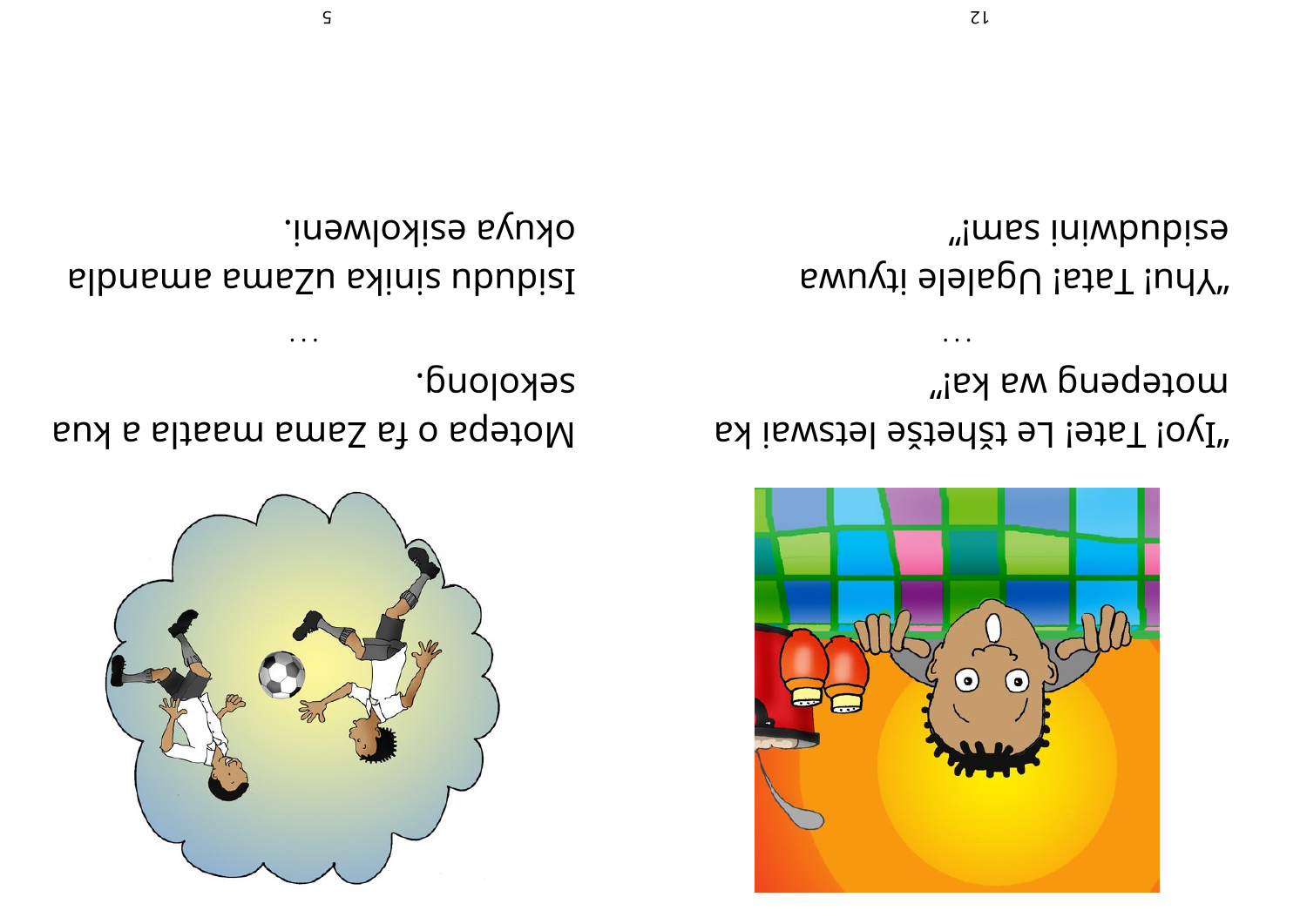

Motepa o lokile.

• • •

Isidudu sivuthiwe.



Tate a fa Zama swikiri gape.

• • •

Utata wongezela uZama iswekile.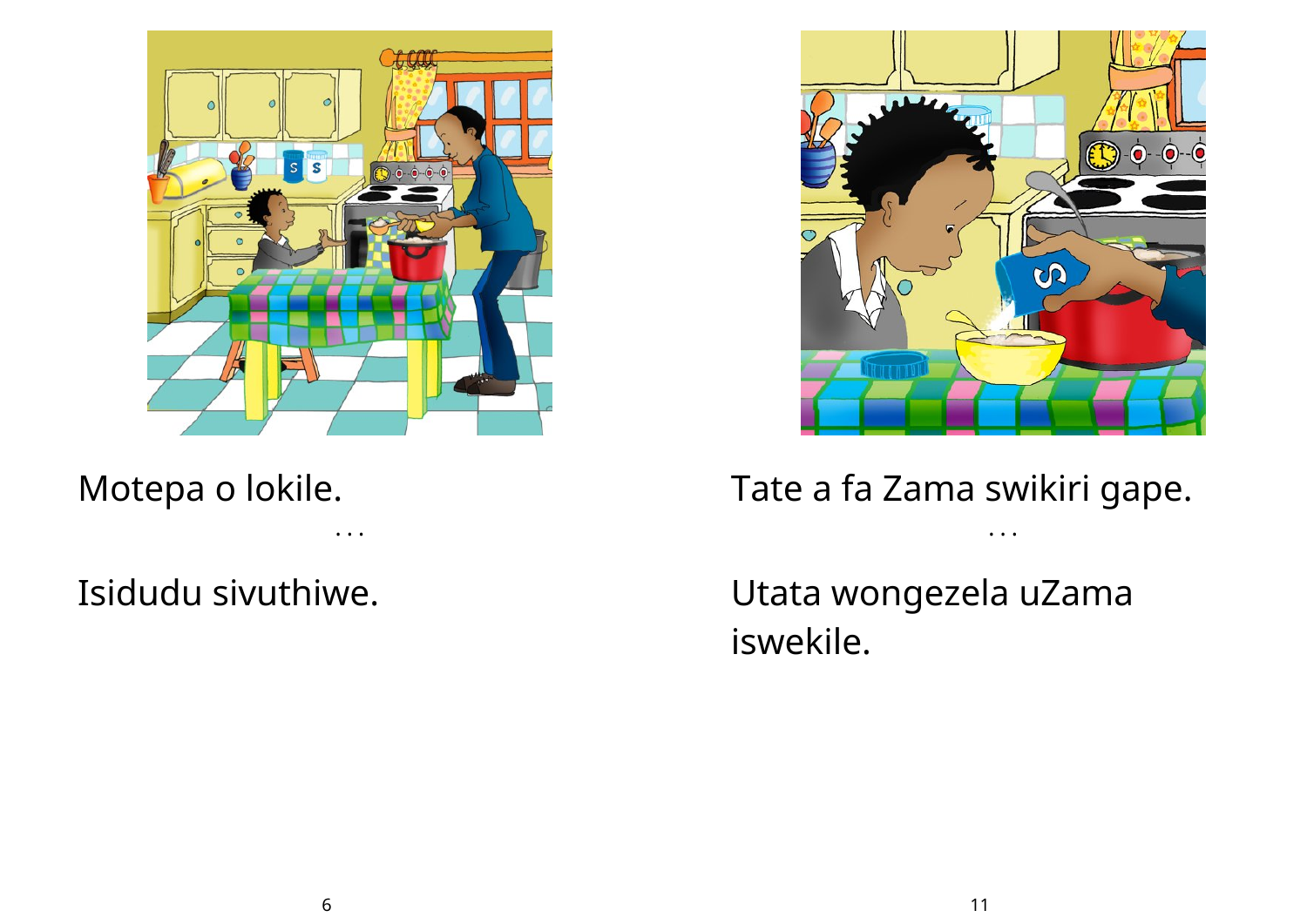

hle," gwa kgopela Zama. "Tate, ke kgopela swikiri gape

emezu ezudevu. "fata, ndingayongeza iswekile?"



Tate o tšhela maswi, ka lerato.

Utata ugalela ubisi, ngothando.